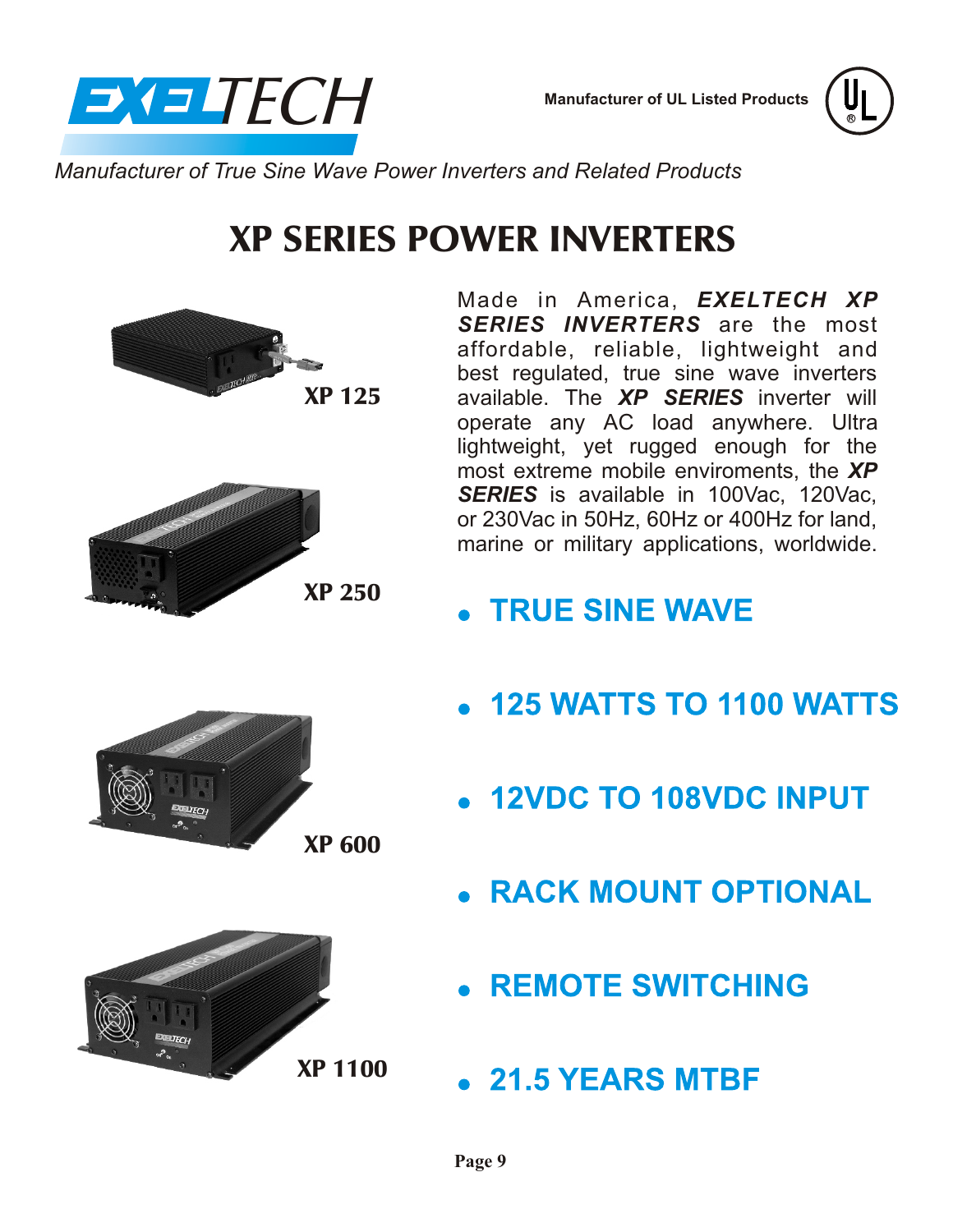## **XP SERIES PART NUMBERING SYSTEM**

| <b>EXELTECH XP SERIES</b><br><b>XP</b>                                                                                                                                        |
|-------------------------------------------------------------------------------------------------------------------------------------------------------------------------------|
| <b>MODEL NUMBER</b>                                                                                                                                                           |
| <b>Step 1:</b> Model number always starts<br>with XP.                                                                                                                         |
| <b>Step 2:</b> To designate wattage enter the single character code<br>1 for 125, 2 for 250, 6 for 600, K for 1100                                                            |
| <b>Step 3:</b> To designate output voltage enter the single character<br>code from the Vac chart<br><b>Vac OUTPUT VOLTAGE CHART</b><br>100<br><b>AC</b> Volts<br>$120$ $230*$ |
| Designation<br>*Not available in 125watt models<br><b>Step 4:</b> To designate input voltage enter the single character code from the Vdc chart                               |
| <b>Vdc INPUT VOLTAGE CHART</b><br>DC Volts<br>66 108<br>32<br>48<br>12<br>24<br>Designation<br>E<br>$\mathcal{P}$<br>B                                                        |
| <b>Step 5:</b> Output frequency is designated by using the first number of the frequency<br>5 for 50Hz, 6 for 60Hz and 4 for 400 Hz                                           |
| <b>Step 6:</b> This designates revision level (For EXELTECH use only).                                                                                                        |

**Step 7:** To designate option, enter the code from the option chart below. If no option is required please leave it blank.

| <b>OPTION CHART</b>               |                |  |
|-----------------------------------|----------------|--|
| <b>Option</b>                     | Code           |  |
| Conformal coating                 |                |  |
| Low idle current drain            | 0 <sup>2</sup> |  |
| Circuit board with heat sink only | $(14**$        |  |
| 50MS transfer relay               | $20***$        |  |

\* available thru a distributor only(only on XP1100W)

\*\*available for OEM's only \*\*\*available on XP600 and XP1100 only

**EXAMPLE:** XP600 with 117Vac output, 12Vdc input, 60Hz with the conformal coating option would require the following model number: **XP6-1-1-6-1-07**

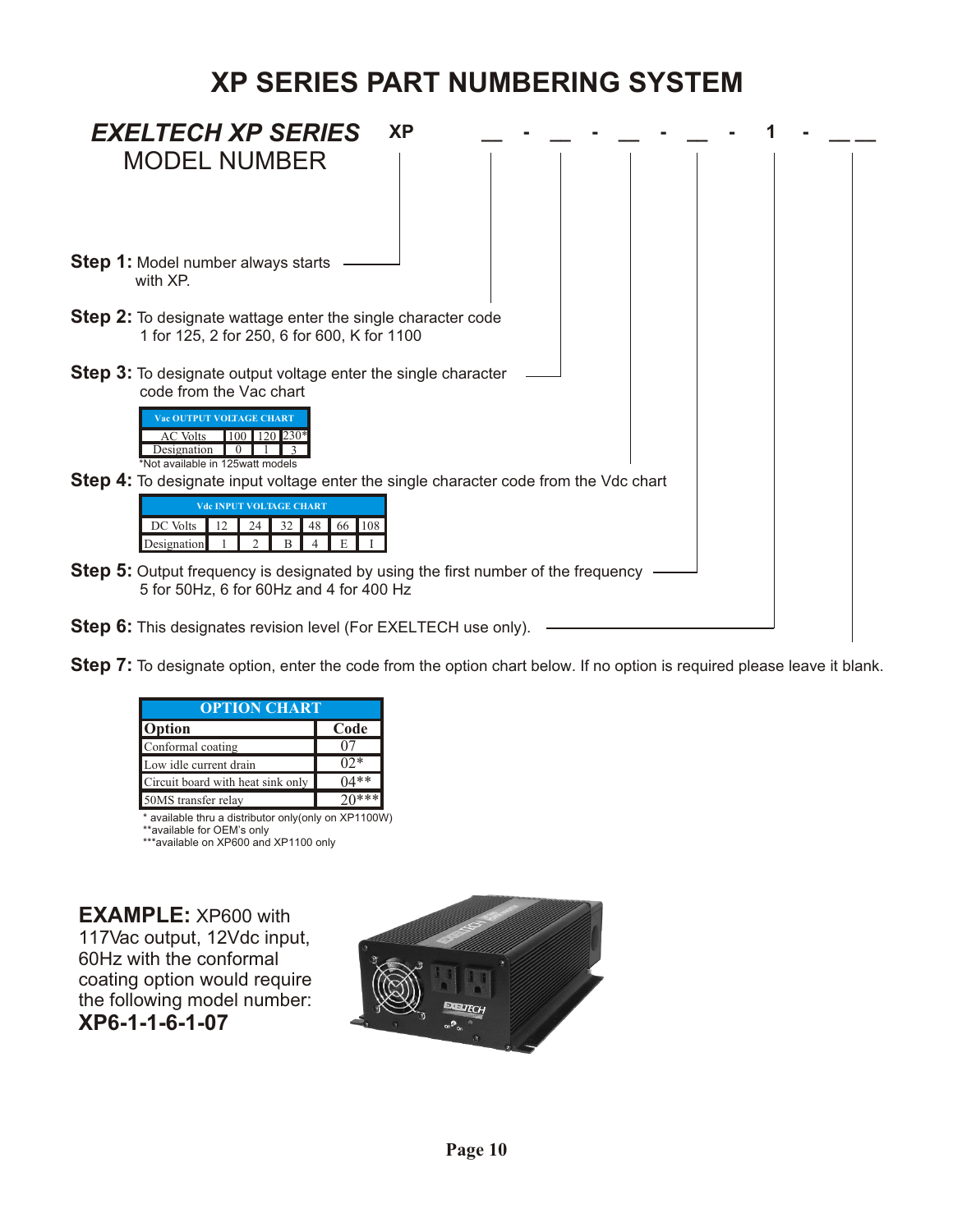## **XP SERIES POWER INVERTER SPECIFICATIONS**

#### **OUTPUT POWER**

| <b>CONTINUOUS</b><br><b>POWER</b> | <b>SURGE</b><br><b>POWER</b> | <b>NO LOAD</b><br><b>POWER</b> | <b>OUTPUT</b><br><b>VOLTAGE</b> | <b>OUTPUT</b><br><b>CURRENT</b> | <b>WEIGHT</b><br>LBS. |
|-----------------------------------|------------------------------|--------------------------------|---------------------------------|---------------------------------|-----------------------|
| <b>125W</b>                       | 150W                         | 5W                             | $100 + 6\%$                     | 1.2                             | 2                     |
| <b>125W</b>                       | 150W                         | 5W                             | $117 + -6%$                     | 1.1                             | 2                     |
| 250W**                            | 300W                         | 6W                             | $100 + 6\%$                     | 2.5                             | 5                     |
| 250W**                            | 300W                         | 6W                             | $117 + -6%$                     | 2.1                             | 5                     |
| 250W**                            | 300W                         | 7W                             | $230 + 6\%$                     | 1.1                             | 5                     |
| 600W**                            | 1100W                        | 8W                             | $100 + 6\%$                     | 6.0                             | 6.5                   |
| 600W**                            | 1100W                        | 8W                             | $117 + -6%$                     | 5.1                             | 6.5                   |
| 600W**                            | 1100W                        | 9W                             | $230 + 6\%$                     | 2.7                             | 6.5                   |
| 1100W**                           | 2200W                        | 20W*                           | $100 + 6\%$                     | 11.0                            | 10                    |
| 1100W**                           | 2200W                        | 20W*                           | $117 + -6%$                     | 9.5                             | 10                    |
| 1100W**                           | 2200W                        | 20W*                           | $230 + 6\%$                     | 4.8                             | 10                    |

**\*10W with X2 option \*\*remote switchable**

#### **INPUT POWER**

| <b>MODEL</b><br><b>VOLTAGE</b> | <b>MINIMUM</b><br>(TYPICAL) | <b>SYSTEM</b><br>(TYPICAL) | <b>MAXIMUM</b><br>(TYPICAL) | <b>TYPICAL</b><br><b>EFFICIENCY</b><br>@ FULL<br><b>POWER</b> | <b>PEAK</b><br><b>EFFICIENCY</b><br>@1/3<br><b>POWER</b> |
|--------------------------------|-----------------------------|----------------------------|-----------------------------|---------------------------------------------------------------|----------------------------------------------------------|
| 12V                            | 10.4/10.6*                  | 13.8V                      | 16.5V                       | 85%                                                           | 87%                                                      |
| 24V                            | 19/21V*                     | 27.6V                      | 33V                         | 87%                                                           | 89%                                                      |
| 32V                            | 26.5/28V*                   | 36.8V                      | 44V                         | 88%                                                           | 90%                                                      |
| 48V                            | 41.5/42.5V                  | 55.2V                      | 62V                         | 87%                                                           | 89%                                                      |
| 66V                            | 57.5/58.5V*                 | 75.9V                      | 91V                         | 88%                                                           | 90%                                                      |
| 108V                           | 94/95V*                     | <b>125V</b>                | 149V                        | 87%                                                           | 90%                                                      |

\*Indicates typical cut-off voltage/warning buzzer voltage

+/- 3% **<sup>1</sup>**

### **GENERAL**

| <b>CONDITIONS</b>      | <b>MINIMUM</b> | <b>TYPICAL</b>    | <b>MAXIMUM</b> |
|------------------------|----------------|-------------------|----------------|
| <b>WAVEFORM</b>        |                | <b>SINUSOIDAL</b> |                |
| <b>VOLTAGE OUTPUT</b>  | $-5%$          | <b>NOMINAL</b>    | $+5%$          |
| <b>LINE REGULATION</b> |                | 0.1%              | 0.5%           |
| <b>LOAD REGULATION</b> |                | 0.5%              | 1%             |
| <b>DISTORTION</b>      |                | 1.5%              | 2%             |
| <b>FREQUENCY</b>       | $-0.1%$        | <b>NOMINAL</b>    | $+0.1%$        |

See www.exeltech.com for more data regarding XP Series inverters.

#### **MECHANICAL**

| Case size (HxWxD)                                     |
|-------------------------------------------------------|
| 125W case size= 2.16" X 4.93" X 7.90"<br>$(2$ lbs)    |
| 250W case size= 2.77" X 5.23" X 12.03"<br>$(5$ lbs)   |
| 600W case size= 3.57" X 7.69" X 12.10"<br>$(6.5$ lbs) |
| 1100W case size= 3.57" X 7.69" X 15.05"<br>$(10$ lbs) |
|                                                       |

### **OPTIONS**

#### XP Options:

- conformal coating (07 option)
- low idle current drain (02 option)\* - circuit board with heat sink only (04 option) many other options available for OEM applications, consult factory.

**\*1100 watt only**

#### **PROTECTION CIRCUITRY**

| *Over Voltage:                        | Shut off at maximum input<br>voltage, per input conditions.<br>Automatic reset upon fault<br>correction. |
|---------------------------------------|----------------------------------------------------------------------------------------------------------|
|                                       | *Under Voltage: Shut off at minimum input<br>voltage, per input conditions                               |
| *Thermal:                             | 105 C internal temperature.<br>Warning buzz 5 C before<br>shut off                                       |
| Output Short:<br>*Automatically reset | Unit shuts off (manual reset)                                                                            |

\*Automatically reset

#### **ENVIRONMENTAL**

| Temperature: | -25 to 30 C full power<br>derated above 30 C                                               |
|--------------|--------------------------------------------------------------------------------------------|
| Humidity:    | 5 to 95% non condensing                                                                    |
| Altitude:    | -200 to 10k feet full power,<br>derated above 10k                                          |
|              | Audible Noise: Less than 45dbA                                                             |
| Cooling:     | 600W/1100W Thermo-<br>statically controlled<br>forced air, 125W/250W<br>convection cooled. |
| Finish:      | Painted aluminum                                                                           |
| Warranty:    | Full year parts labor                                                                      |



 *7317 Jack Newell Blvd North Fort Worth, Texas 76118-7100 817.595.4969 voice, 817.595.1290 fax 800.886.4683 toll free e-mail address info@exeltech.com e-mail address sales@exeltech.com website www.exeltech.com*